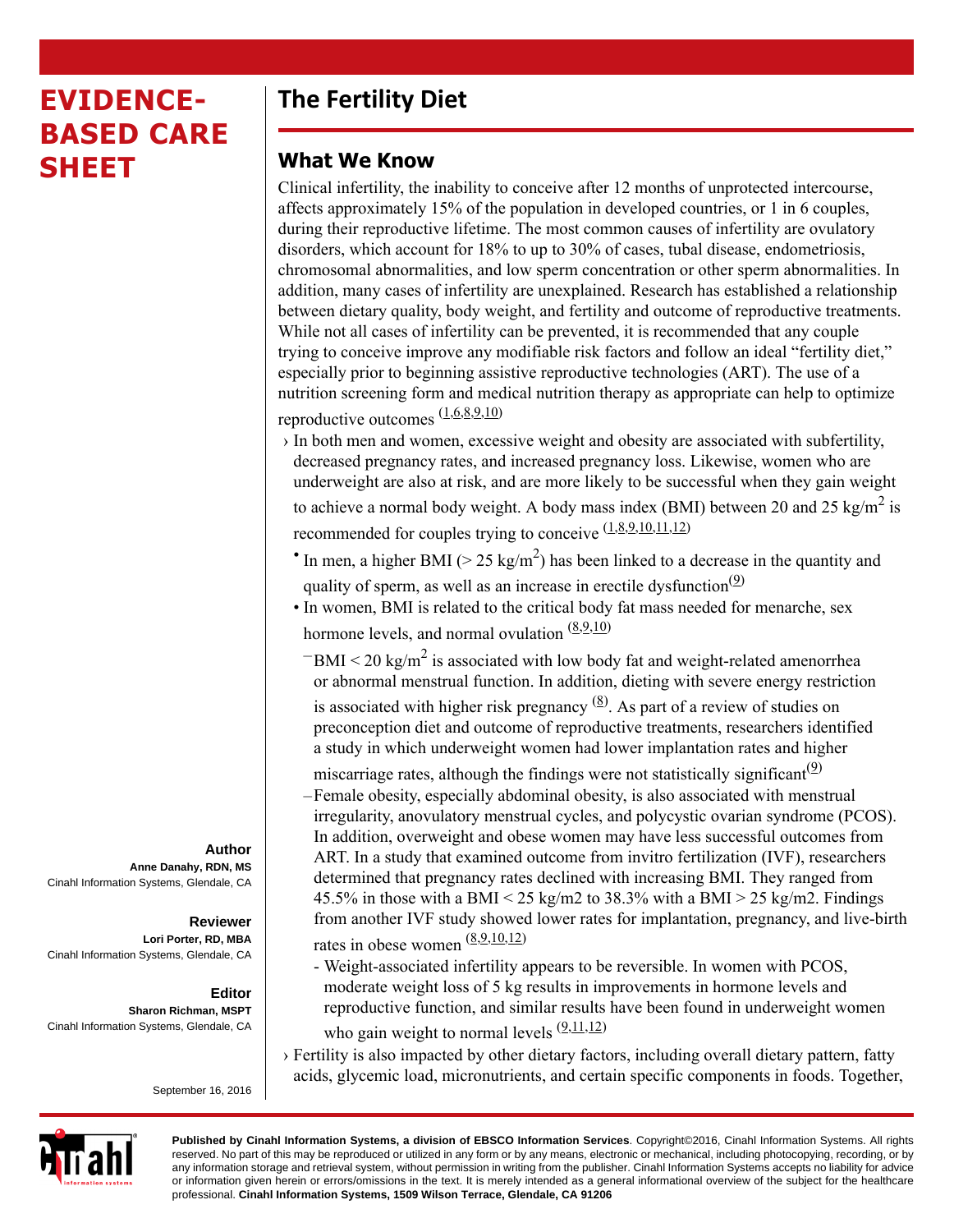these factors have been coined the "fertility diet" based on research from the Nurses'

Health Study II (NHS-II)and Harvard University ([1](#page-3-0)[,2,](#page-3-7)[3](#page-3-8)[,4,](#page-3-9)[5](#page-3-10),[6](#page-3-1)[,9,](#page-3-3)[13\)](#page-3-11)

- NHS-II is a prospective study of more than 200,000 registered nurses across the United States. In one study subgroup, researchers analyzed over an 8-year period the diets in 17,544 women with a history of infertility due to ovulatory disorder. Those with a "high fertility" diet score reported higher intake of foods high in monounsaturated fat; more sources of vegetable proteins and sources of nonheme iron; higher intake of high fiber, low-glycemiccarbohydrates; and a preference for full-fat dairy foods. Low intake of transfats and animal proteins was associated with a higher fertility score. In addition, women with a high fertility diet score had higher multivitamin use. Greater adherence to the fertility diet was associated with a lower risk of ovulatory disorder infertility  $(1,2,4,5,11)$  $(1,2,4,5,11)$  $(1,2,4,5,11)$  $(1,2,4,5,11)$  $(1,2,4,5,11)$  $(1,2,4,5,11)$  $(1,2,4,5,11)$
- In a study that compared ART outcomes in patients with various prepregnancy dietary patterns, researchers identified the Mediterranean diet pattern, rich in vegetable oils, vegetables, fish, and legumes, to be most associated with fertility. The Mediterranean diet resulted in a 40% greater probability of pregnancy, possibly because it was associated with higher levels of red blood cell folate and vitamin B6 $(9)$
- High seafood consumption and vegetarian diets that exclude all meat have been associated with infertility  $(5,8,9)$  $(5,8,9)$  $(5,8,9)$  $(5,8,9)$  $(5,8,9)$ . In addition, in an animal study, consuming a high-fat diet for 10 weeks resulted in increased pro-inflammatory cytokine levels, a reduction in primordial follicles, and compromised fertility, independent of obesity  $\frac{(13)}{(13)}$  $\frac{(13)}{(13)}$  $\frac{(13)}{(13)}$
- –In a study that examined prepregnancy dietary patterns and risk of pregnancy loss, defined as miscarriage or stillbirth, researchers studied three different dietary patterns among subjects in the NHS: the alternate Mediterranean diet, which is rich in fruits, vegetables, nuts, legumes, fish,and sources of monounsaturated fats and low in red and processed meat; the alternate Healthy Eating diet, which consists of foods associated with lower risk of chronic diseases; and the fertility diet. They found that none of the diets was associated with risk of pregnancy loss. The fertility diet resulted in the strongest inverse association with pregnancy loss in pregnancies occurring shortly after diet assessment<sup> $(6)$  $(6)$  $(6)$ </sup>
- In women undergoing IVF or intracytoplasmic sperm injection treatment, a higher intake of omega-3 polyunsaturated fatty acids had an impact on fertility, in that it resulted in improved embryo morphology. Researchers advised that women undergoing IVF treatment eat fatty fish twice each week  $(2)$
- In women undergoing AFT, higher vitamin D levels are correlated with achieving a pregnancy. Folic acid supplementation was found to have an adverse effect, as it increases the likelihood of a higher-risktwin birth after IVF. Despite this finding, folic acid supplementation is recommended to reduce the risk of birth defects  $(2)$ . In women who are deficient, restoring levels of vitamin B12, folic acid, and iron has been shown to improve fertility status $(10)$  $(10)$
- Alcohol can impair fertility, although the level of consumption associated with impairment is unclear  $(10)$  $(10)$
- Methylmercury, found in predatory fish, was associated with both male and female infertility in a study on 157 infertile couples in Hong Kong  $(9)$  $(9)$  $(9)$
- In men,a higher intake of soy foods and soy isoflavones (1/2 serving per day, or 4 servings per week) was associated with reduced sperm concentration. The association was stronger for men with a BMI  $\geq$  25 kg/m<sup>2</sup> [\(3\)](#page-3-8)
- › A nutrition screening form (NSF) has been shown to be a helpful tool to identify infertility patients who have nutrition-related modifiable risk factors and should be referred to a dietitian. Use of such a tool is also beneficial for increasing awareness about the association between nutrition and fertility  $\frac{8}{2}$
- The use of an NSF in one clinic with 300 female infertility patients identified the following patients with modifiable risk factors: 43% had a BMI < 20 or  $\geq$  25 kg/m2; almost half of patients were at risk of potentially low energy or nutrient intakes secondary to dieting; 14% did not supplement with folic acid; and a large number reported eating disorders or dietary patterns associated with compromised fertility  $\frac{8}{8}$

## **What We Can Do**

- › Learn about the association between diet, body weight, and infertility, and the benefits of the fertility diet, so you can accurately assess your patients' personal characteristics and health education needs; share this information with your colleagues
- › Work with clinicians to develop and use a nutrition screening form to identify any infertility patients who have nutritional risk factors. Encourage a nutrition referral for all at-risk couples
- Educate your patients about the importance of achieving and maintaining a healthy weight, and work together to implement a plan to achieve this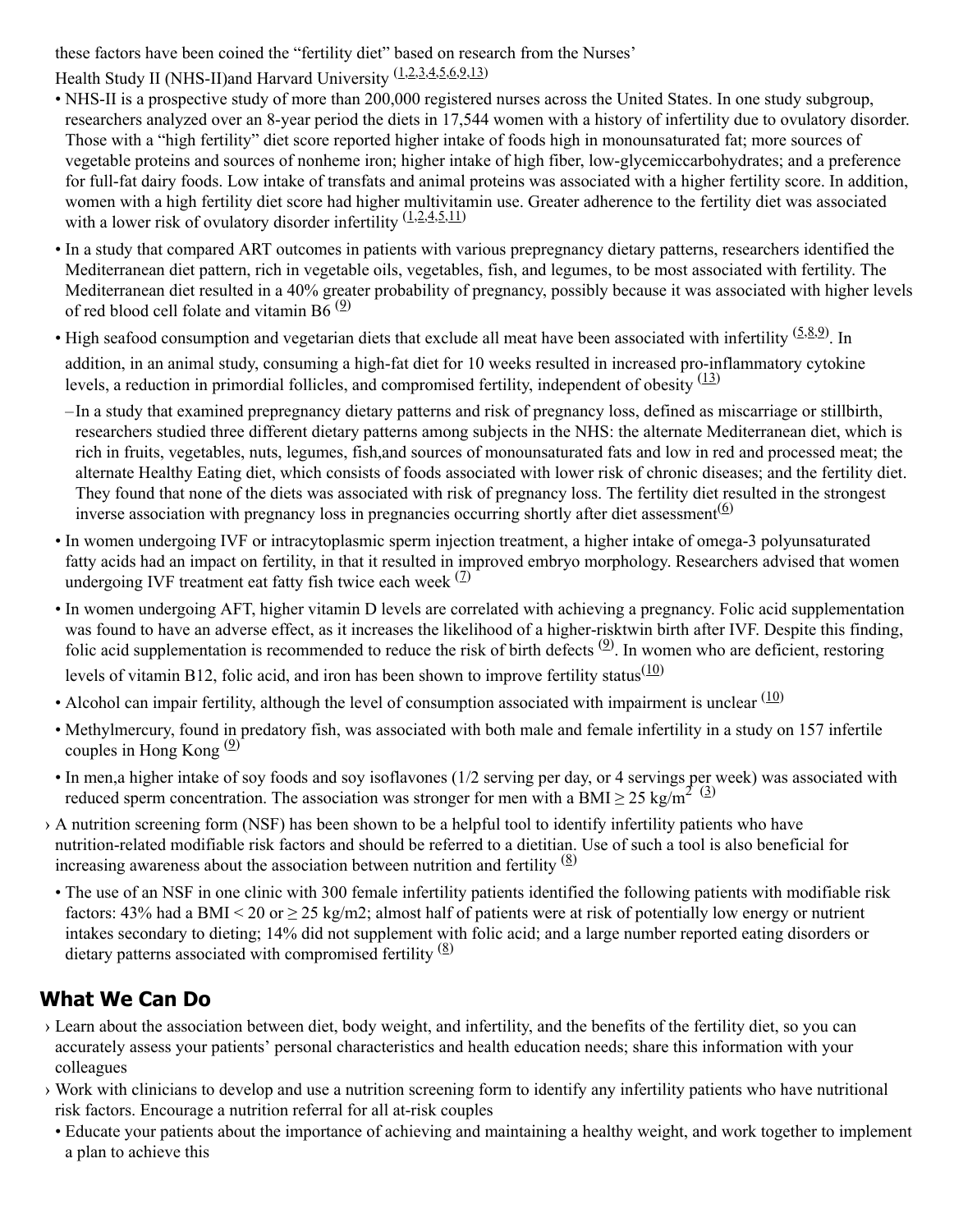- Educate your patients about the fertility diet, including ways to incorporate foods that are associated with improved fertility and minimize those that may negatively impact fertility and healthy pregnancy outcome
- –Encourage consumption of a Mediterranean diet that includes 2 servings of low-mercury fish each week, nuts and legumes, whole-grain carbohydrate foods, olive oil and avocado as sources of monounsaturated fat, and several servings of full-fat dairy foods as appropriate